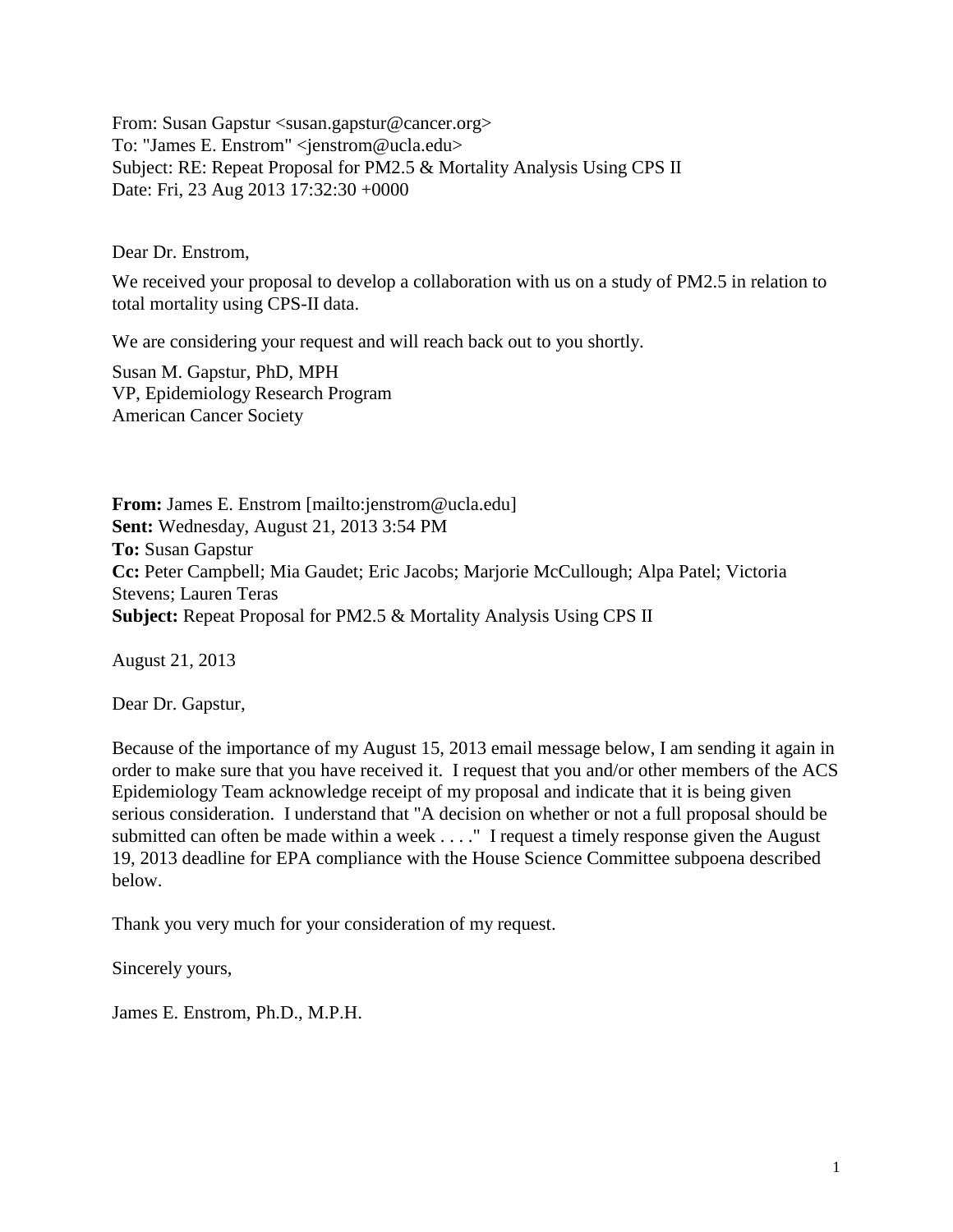Date: Thu, 15 Aug 2013 08:34:28 -0700 To: "Susan M. Gapstur" [<susan.gapstur@cancer.org>](mailto:susan.gapstur@cancer.org) From: "James E. Enstrom" [<jenstrom@ucla.edu>](mailto:jenstrom@ucla.edu) Subject: Proposal for PM2.5 & Mortality Analysis Using CPS II

August 15, 2013

Susan M. Gapstur, Ph.D., M.P.H. Vice President, Epidemiology Research Program American Cancer Society National Home Office 250 Williams Street NW Atlanta, Georgia, 30303 [susan.gapstur@cancer.org](mailto:susan.gapstur@cancer.org)

Dear Dr. Gapstur,

I am writing to propose a collaborative analysis focusing on the relationship of fine particulate air pollution (PM2.5) and mortality in the ACS CPS II cohort. This analysis would be done in accord with the ACS Cancer Prevention Studies Data Access Policies and Procedures [\(http://www.cancer.org/acs/groups/content/@research/documents/document/acspc-039148.pdf\)](http://www.cancer.org/acs/groups/content/@research/documents/document/acspc-039148.pdf).

## **Background and Significance**

For information on the immediate national significance of this proposal and on my training and experience, please read the August 9, 2013 *Science* article "House Subpoena Revives Battle Over Air Pollution Studies" [\(http://www.sciencemag.org/content/341/6146/604.full\)](http://www.sciencemag.org/content/341/6146/604.full), the August 10, 2013 GlobalWarming.org blog "Dispute Continues Over House Science Committee Subpoena to EPA for Secret Science"

[\(http://www.globalwarming.org/2013/08/10/dispute-continues-over-house-science-committee](http://www.globalwarming.org/2013/08/10/dispute-continues-over-house-science-committee-subpoena-to-epa-for-secret-science/)[subpoena-to-epa-for-secret-science/\)](http://www.globalwarming.org/2013/08/10/dispute-continues-over-house-science-committee-subpoena-to-epa-for-secret-science/) and the August 12, 2013 *Science*Insider article "Will House Science Panel Need an Ethical Review?"

[\(http://news.sciencemag.org/climate/2013/08/will-house-science-panel-need-ethical-review\)](http://news.sciencemag.org/climate/2013/08/will-house-science-panel-need-ethical-review). More details are provided in the cited hyperlinks, particularly one to my August 8, 2013 letter.

My history with the ACS dates back to 1973 and I have had extensive dealings with most of the ACS epidemiologists who previously held your position. In 1991 I was given identifying information and questionnaire data on the 118,094 California subjects in CSP I. I have almost completed 50-year mortality follow-up on these subjects, while maintaining absolute subject confidentiality. The follow-up procedures used are described in my 1999 *Epidemiology* paper "Smoking cessation and mortality trends among 118,000 Californians, 1960-1997" [\(http://journals.lww.com/epidem/Abstract/1999/09000/Smoking\\_Cessation\\_and\\_Mortality\\_Tren](http://journals.lww.com/epidem/Abstract/1999/09000/Smoking_Cessation_and_Mortality_Trends_among.7.aspx) ds among.7.aspx).